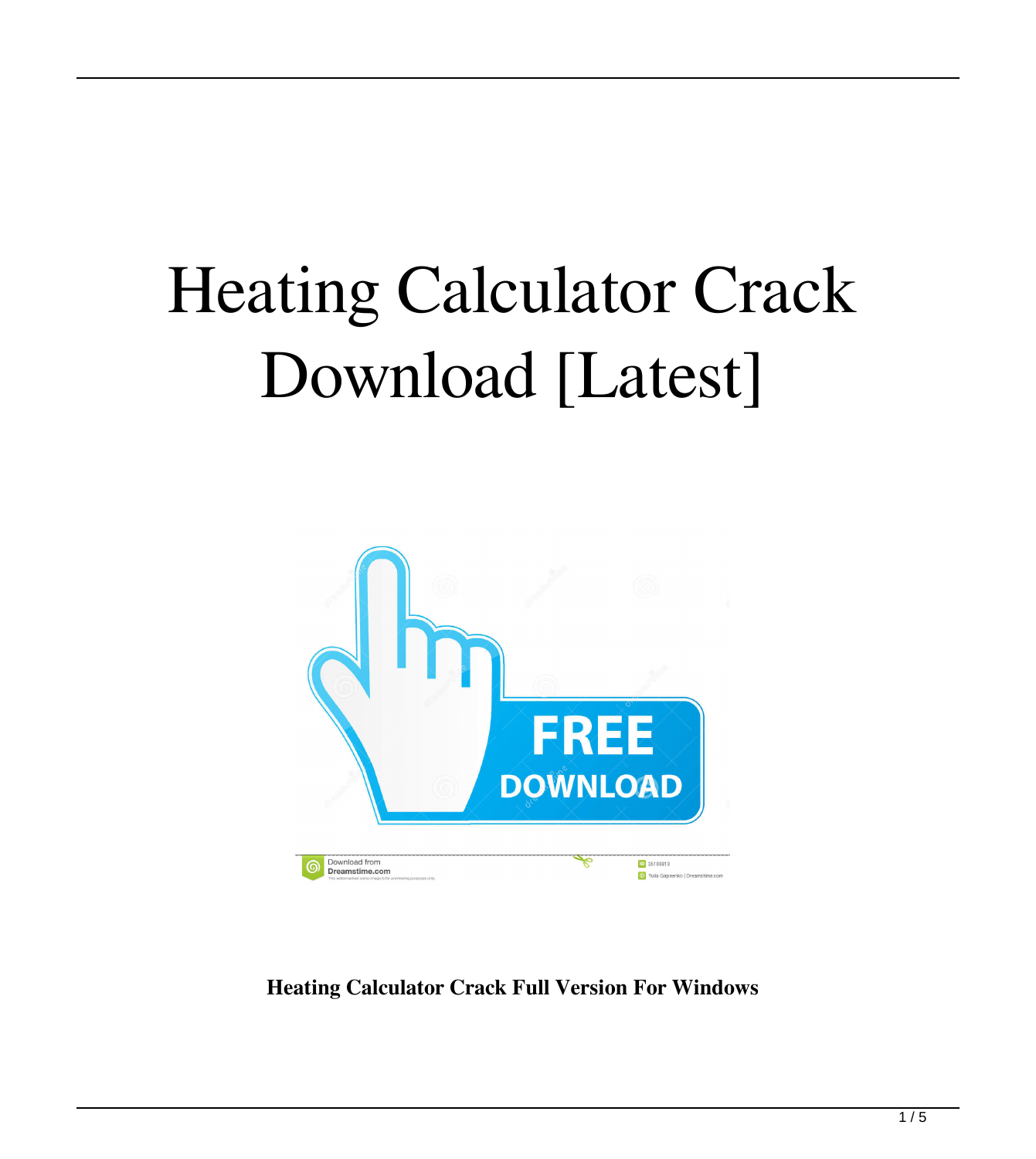- Allows you to select the size of the space you require heating for - It is easy to use - Very simple to use and understand - Needs minimal maintenance ... ... May 2017 from my client - Simple to use - Easy to install - Easy to read - All show details of all units on the - Easy to use - Can be purchased on the web or on the phone or in stores The Custom Combination Heater is a modern style, stylish, and simple to use heater that can be used in either wall or floor mounting. This unit has been designed to cover all the elements including the fan. The unit is designed to provide a heats... ... some more information on the heater please let me know and I will email it to you. Heater Name Heater Type Heater Description Furnace Name Furnace Type Cooling Type Coverage No. of Zones Delivered Length Design Length Height Width Emmits Capacity Rate Unit Cost Rated Power Size of Unit Overall (Approx) Price Material What is the budget for the appliance? ...Q: Handling objects instantiated in a loop in unity I'm trying to make a class that instantiates enemies for a game, the problem is that each time I try to instantiate one of these objects it deletes all the previous ones that were instantiated before. public class EnemiesManager : MonoBehaviour { public GameObject[] enemies; private GameObject prefab; public EnemiesManager(){ foreach (GameObject enemy in enemies) { enemy.SetActive(false); } enemies.Clear(); Instantiate(prefab, GetRandomPosition(), Quaternion.identity); } } public GameObject[] enemies; public void Start(){ foreach (GameObject enemy in enemies) { enemy.SetActive(true); } } public GameObject prefab; A: You have to remember, that your prefab has

#### **Heating Calculator Crack License Code & Keygen**

This macro allows you to insert macro-content (an image, text, etc) into a document with ease. As the macro is activated, a user-defined (?) number appears in the code and the document displays the macro-content with an activator key. Keyboard macros are typically created as macros which can be created using the command, 'View / Insert / Macros / New', available from the 'Edit' menu, or using the 'Macro' dropdown box on the status bar. The default macro code is: Keymacro1: \macro {AddMacroMacroAddMacroMacroMacroMacroMacroMacroMacroMacroMacroMacroMacroMacroMacroMacroMacro MacroMacroMacroMacroMacroMacroMacroMacroMacroMacroMacroMacroMacroMacroMacroMacroMacroMacroMac roMacroMacroMacroMacroMacroMacroMacroMacroMacroMacroMacroMacroMacroMacroMacroMacroMacroMacroM acroMacroMacroMacroMacroMacroMacroMacroMacroMacroMacroMacroMacroMacroMacroMacroMacroMacroMacro MacroMacroMacroMacroMacroMacroMacroMacroMacroMacroMacroMacroMacroMacroMacroMacroMacroMacroMac roMacroMacroMacroMacroMacroMacroMacroMacroMacroMacroMacroMacroMacroMacroMacroMacroMacroMacroM acroMacroMacroMacroMacroMacroMacroMacroMacroMacroMacroMacroMacroMacroMacroMacroMacroMacroMacro MacroMacroMacroMacroMacroMacroMacroMacroMacroMacroMacroMacroMacroMacroMacroMacroMacroMacroMac roMacroMacroMacroMacroMacroMacroMacroMacroMacroMacroMacroMacroMacroMacroMacroMacroMacroMacroM acroMacroMacroMacroMacroMacroMacroMacroMacroMacroMacroMacroMacroMacroMacroMacroMacroMacroMacro MacroMacroMacroMacroMacroMac 77a5ca646e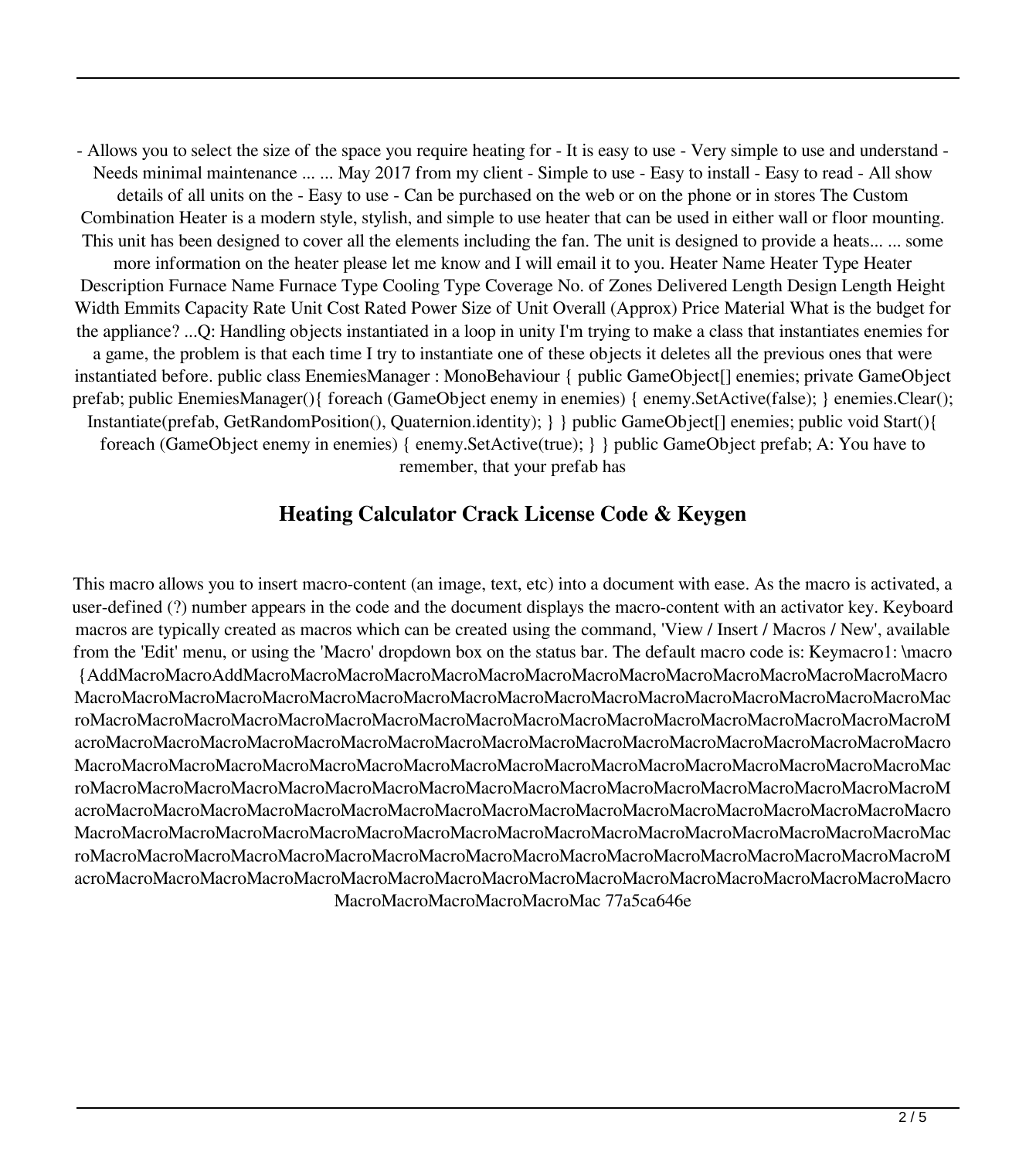#### **Heating Calculator Crack +**

This heating unit calculator is a simple calculator to give you an idea of the size of heating unit that you need in order to heat a room of any size. It uses plain text boxes to enter the dimensions and the results are displayed as a simple chart of what size heating unit you need for that room. This widget works using Google's JavaScript API. 1.6.0 Bug fixes and improvements. 1.5.0 bug fixes and improvements 1.4.2 bug fixes and improvements 1.4.1 bug fixes and improvements 1.4.0 bug fixes and improvements 1.3.0 bug fixes and improvements 1.2.0 bug fixes and improvements 1.1.0 bug fixes and improvements 1.0.1 bug fixes and improvements 1.0.0 Initial release. License Copyright (C) 2006-2012 Tim Oliver Eames Permission is hereby granted, free of charge, to any person obtaining a copy of this software and associated documentation files (the "Software"), to deal in the Software without restriction, including without limitation the rights to use, copy, modify, merge, publish, distribute, sublicense, and/or sell copies of the Software, and to permit persons to whom the Software is furnished to do so, subject to the following conditions: The above copyright notice and this permission notice shall be included in all copies or substantial portions of the Software. THE SOFTWARE IS PROVIDED "AS IS", WITHOUT WARRANTY OF ANY KIND, EXPRESS OR IMPLIED, INCLUDING BUT NOT LIMITED TO THE WARRANTIES OF MERCHANTABILITY, FITNESS FOR A PARTICULAR PURPOSE AND NONINFRINGEMENT. IN NO EVENT SHALL THE AUTHORS OR COPYRIGHT HOLDERS BE LIABLE FOR ANY CLAIM, DAMAGES OR OTHER LIABILITY, WHETHER IN AN ACTION OF CONTRACT, TORT OR OTHERWISE, ARISING FROM, OUT OF OR IN CONNECTION WITH THE SOFTWARE OR THE USE OR OTHER DEALINGS IN THE SOFTWARE. Q: Segmentation Fault - How to fix? I've read a few posts on this forum about memory issues but I cannot seem to figure out what is going on

### **What's New In?**

This is a simple and easy to use sidebar gadget that displays a heating calculator, you input the details of the location that you require heating for and the calculator recommends the approptiate heating unit(s). This is a very useful gadget in that it can be added to any page on a site. This gadget only uses a small amount of html and css which means it's light and quick loading. Newsletter Join Our Newsletter To be in with a chance of winning, simply complete the following and include your name and email address. First Name Last Name Email Address Monthly Newsletter Featured on Site Links Privacy & Cookies: This site uses cookies to ensure that we give you the best experience on our website. If you continue to use this site we will assume that you are happy with it.OkFor people with SMA (Amyotrophic Lateral Sclerosis or Motor Neurone Disease), the challenges of maintaining the quality of life (QoL) are as important as their life expectancy. After some research, I have seen an emerging theme and would like to share it here. It is that SMA caregivers and the people with SMA are all caring about the same thing, "keeping their loved one's life as full as possible," and then, "being able to "make a living" and "have a life," which they are able to do. The concept of the "complete life" is the same as the "purposeful life." More and more SMA caregivers are observing the trend that "SMA fatigue" of those with SMA is a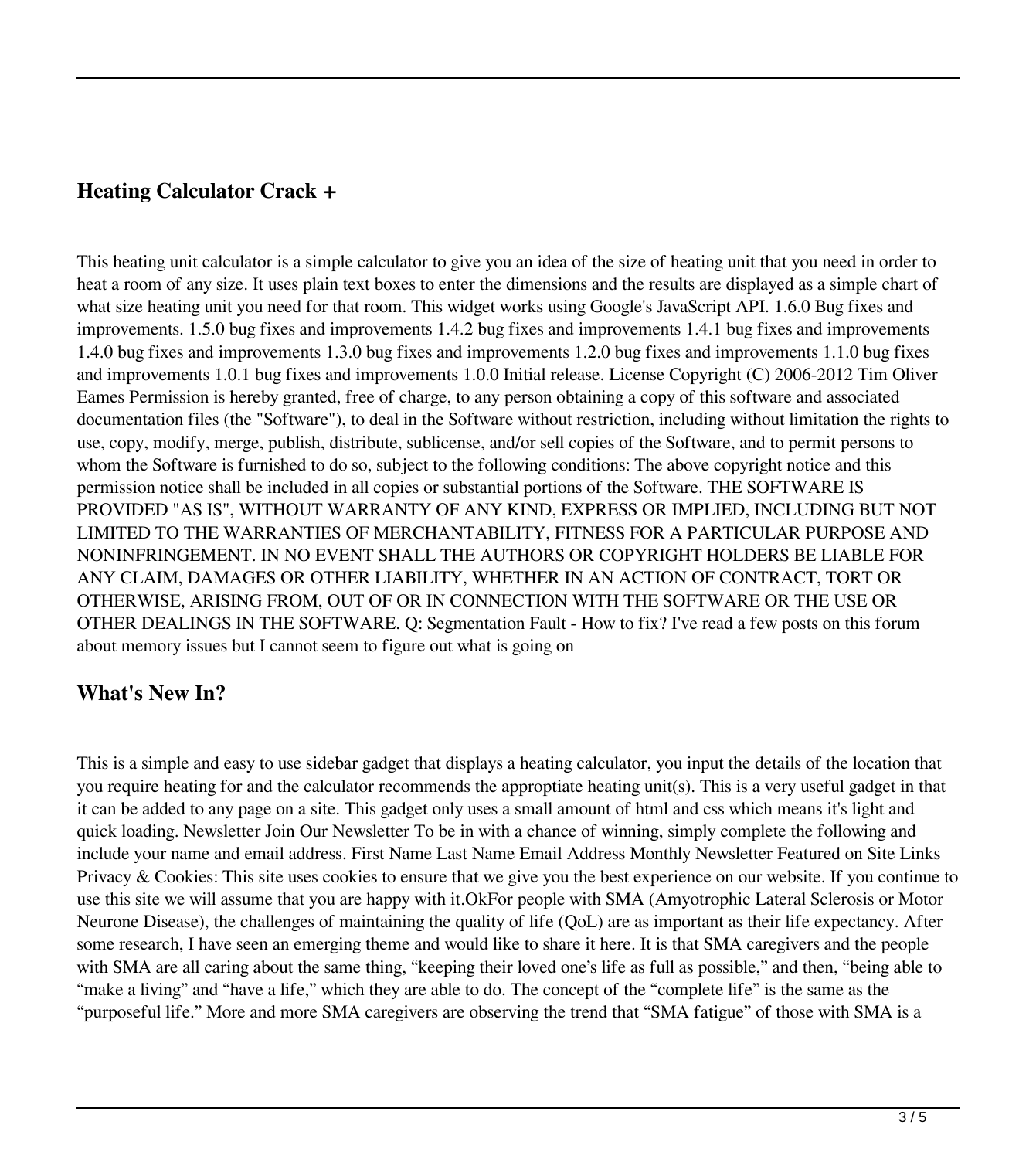normal and common human experience, that it's an "experience" that's "shared" with caregivers and friends and family. This is in contrast to what others are saying who are proclaiming that the experience is "horrible" and so they're expecting that a person who's living with SMA will "survive" the disease "by sheer will" and will have to "give up" anything "meaningful" to them. These are the same types of "expectations" that are associated with the stereotypes of "cures" for "crippling" and "incurable" diseases. If the people with SMA can have a life with "complete" SMA experiences, then "staying alive" (instead of "living a life") is a natural human experience that's had by all of us who are "caring" for someone who is "living with" a "crippling"